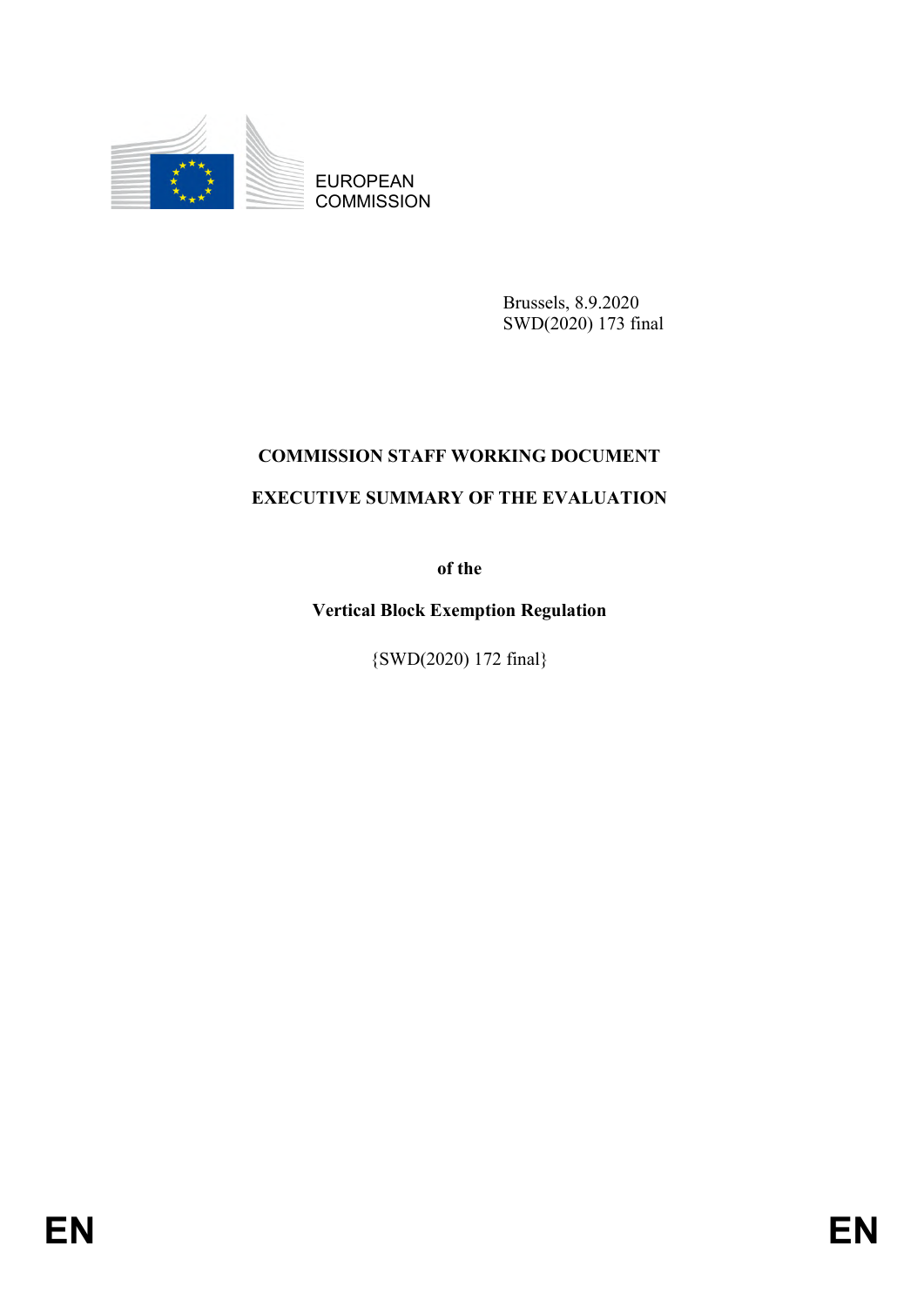## Background and Objectives

EU competition law aims to prevent competition from being distorted to the detriment of the public interest, individual undertakings and consumers. Article 101 of the Treaty thus prohibits agreements that restrict competition. As an exception to this rule, agreements that restrict competition are not prohibited if they improve the production or distribution of goods or promote technical or economic progress, while allowing consumers a fair share of the resulting benefits. These conditions are set out in Article 101(3) of the Treaty. The Commission applies Article 101 of the Treaty in parallel with the national competition authorities and national courts.

Under the existing legal framework, businesses have to self-assess whether their agreements comply with Article 101 of the Treaty. The assessment under Article 101 consists of two steps. The first step, under Article 101(1), is to check whether an agreement restricts competition. The second step, under Article 101(3), is to determine the pro-competitive effects produced by that agreement and to check whether they outweigh the restrictive effects on competition.

Vertical agreements are agreements that relate to the supply and distribution of goods and services. They are ubiquitous across the EU economy. The Commission made use of the empowerment granted by the Council to adopt a Vertical Block Exemption Regulation ("VBER") covering these vertical agreements.

The VBER declares that if vertical agreements meet certain conditions, then the prohibition in Article 101(1) of the Treaty does not apply to them. The VBER therefore creates a safe harbour for those agreements. Together with the VBER, the Commission also adopted Guidelines ("Vertical Guidelines"). These provide guidance on how to interpret and apply the VBER and how to assess vertical agreements that the VBER does not exempt.

The general objective of the VBER and the Vertical Guidelines is to facilitate the enforcement work of the Commission, as well as the work of the national competition authorities and national courts, and to help businesses conduct the self-assessment of their vertical agreements, thus reducing costs.

The VBER and the Vertical Guidelines have three specific objectives. First, they aim to make it easier for businesses to self-assess their agreements by providing legal certainty. Since the VBER exempts all agreements that meet its conditions, businesses no longer need to perform the two-step assessment under Article 101 of the Treaty for those agreements. They only have to assess whether the agreement meets the conditions set out in the VBER. Second, the VBER aims to avoid false positives and, to the extent possible, false negatives. This means that the VBER aims to exempt only those agreements that meet the conditions of Article 101(3) of the Treaty, in order to be in line with the Treaty and the requirements of the empowerment granted by the Council. At the same time, to reduce the burden for businesses when selfassessing the compliance of their agreements with Article 101 of the Treaty, the VBER also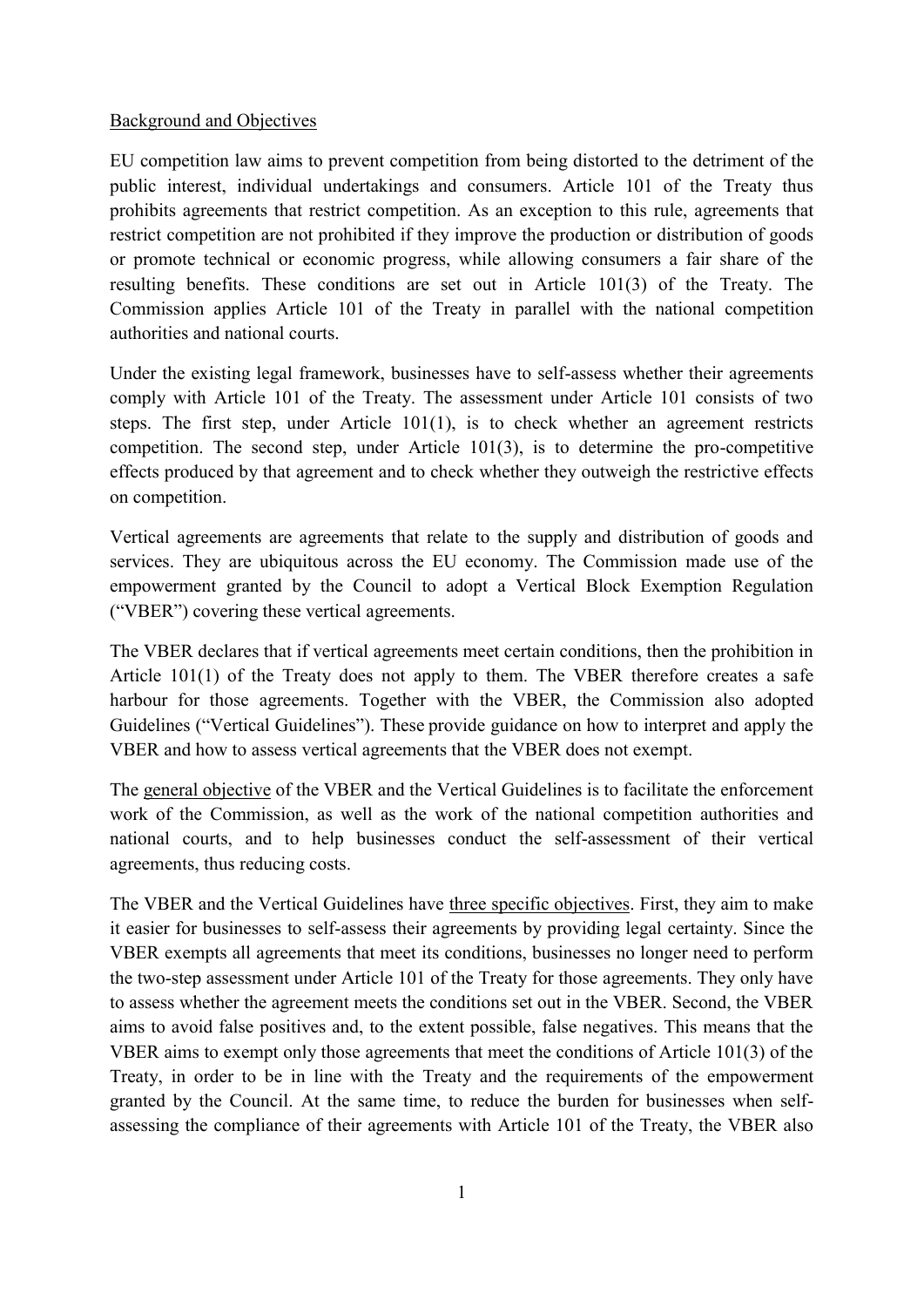aims to exempt as many agreements that meet the conditions of Article 101(3) of the Treaty as possible. Third, the VBER and the Vertical Guidelines aim to provide a common framework of assessment for national competition authorities and national courts, in order to ensure consistency in the application of Article 101 of the Treaty.

The VBER expires on 31 May 2022. In view of this, the purpose of the evaluation is to gather evidence on the functioning of the VBER, together with the Vertical Guidelines, in order for the Commission to decide whether it should let the VBER lapse, renew or revise it.

To carry out the evaluation, the Commission drew on multiple sources of information and consulted extensively with stakeholders. It carried out a public consultation, a targeted consultation of national competition authorities, a stakeholder workshop and an external evaluation support study. The Commission also relied on evidence gathered from its enforcement experience and that of national competition authorities, as well as other initiatives, such as the e-commerce sector inquiry.

## Main findings

The evaluation confirmed the need for a block exemption and guidance on how to apply Article 101 of the Treaty to vertical agreements. Stakeholders unanimously confirmed that the VBER and the Vertical Guidelines are relevant, as they are useful tools that greatly facilitate the self-assessment of vertical agreements.

However, the evaluation has also shown that the market has significantly changed since the adoption of the VBER and the Vertical Guidelines. In particular, the growth of online sales and online platforms has had a significant impact on distribution models. The evolving nature of platform business models has led to an increase in the number of contractual relationships and the increased use of vertical agreements. At the same time, consumers nowadays expect to have a continuous omni-channel experience across a variety of different channels such as offline and online shops, marketplaces and other online platforms. This has led suppliers to increase the number of different distribution and sales channels they use to promote their products and services. Stakeholders therefore need rules that help assess the vertical agreements and restrictions they use nowadays, in light of these market developments.

The evidence gathered in the evaluation, however, suggests that the specific objectives of the VBER, together with the Vertical Guidelines, have not been fully met. In particular, the evidence gathered in the evaluation suggests that there is scope for improving the level of legal certainty provided by the rules. Addressing the areas of the rules where the evaluation has identified a lack of clarity or gaps, and the areas where the rules are no longer adapted to recent market developments would improve legal certainty, as well as the ability of the rules to provide a common framework of assessment for national competition authorities and national courts. Moreover, while the evidence suggests that the lists of hardcore restrictions and excluded restrictions are generally appropriate, there may still be scope in some areas of the rules to further reduce the risk of false negatives.